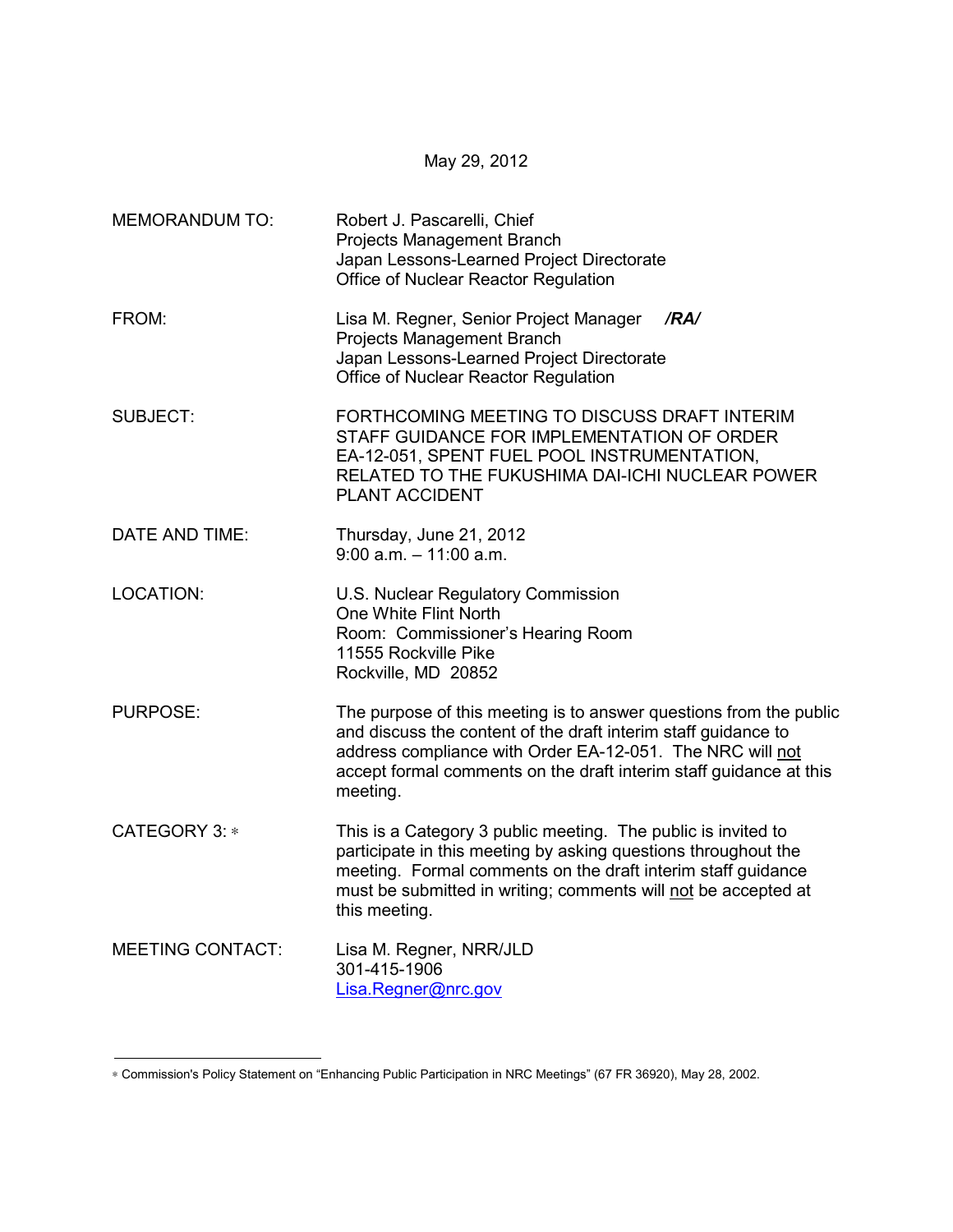R. Pascarelli - 2 -

PARTICIPANTS: NRC staff, interested stakeholders and members of the public. Participants from the NRC include members of the Office of Nuclear Reactor Regulation (NRR) and Office of New Reactors (NRO). NRC L. Regner

G. Casto S. Jones et al.

Interested members of the public can participate in this meeting via a toll-free audio teleconference. Please dial in using toll free number **888-606-5949** and pass code: **52262**.

Due to the high level of interest in this topic, people who are planning to attend (either in person or via phone) are strongly encouraged to inform the meeting contact ahead of time. This will allow any necessary adjustments to the meeting location and/or teleconference arrangements to facilitate participation.

The NRC provides reasonable accommodation to individuals with disabilities where appropriate. If you need a reasonable accommodation to participate in a meeting, or need a meeting notice or a transcript or other information from a meeting in another format (e.g., Braille, large print), please notify the NRC's meeting contact. Determinations on requests for reasonable accommodation will be made on a case-by-case basis.

Enclosure: Agenda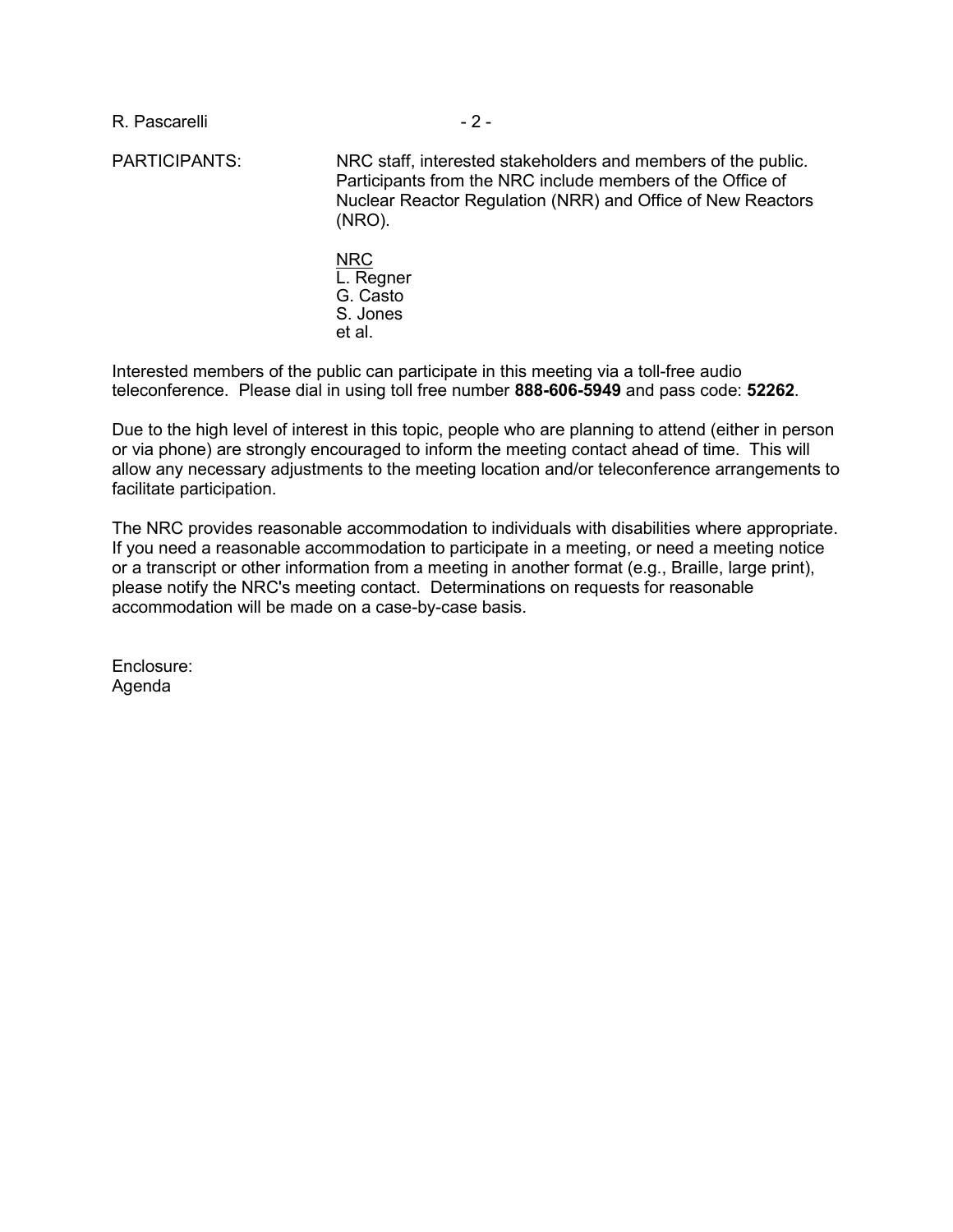- PARTICIPANTS: NRC staff, interested stakeholders and members of the public. Participants from the NRC include members of the Office of Nuclear Reactor Regulation (NRR) and Office of New Reactors (NRO).
	- NRC L. Regner G. Casto S. Jones et al.

Interested members of the public can participate in this meeting via a toll-free audio teleconference. Please dial in using toll free number **888-606-5949** and pass code: **52262**.

Due to the high level of interest in this topic, people who are planning to attend (either in person or via phone) are strongly encouraged to inform the meeting contact ahead of time. This will allow any necessary adjustments to the meeting location and/or teleconference arrangements to facilitate participation.

The NRC provides reasonable accommodation to individuals with disabilities where appropriate. If you need a reasonable accommodation to participate in a meeting, or need a meeting notice or a transcript or other information from a meeting in another format (e.g., Braille, large print), please notify the NRC's meeting contact. Determinations on requests for reasonable accommodation will be made on a case-by-case basis.

Enclosure: Agenda

DISTRIBUTION:

| <b>PUBLIC</b>                 |                                 |
|-------------------------------|---------------------------------|
| <b>JLD R/F</b>                | RidsOpaMail Resource            |
| RidsAcrsAcnw MailCTR Resource | <b>RidsNrrDorl Resource</b>     |
| LRegner                       | <b>RidsNrrLABTully Resource</b> |
| CSteger                       | <b>OWFN Receptionist</b>        |
| <b>PMNS Resource</b>          | RidsOgcMailCenter Resource      |
| RidsRgn1MailCenter Resource   | RidsRgn2MailCenter Resource     |
| RidsRgn3MailCenter Resource   | RidsRgn4MailCenter Resource     |
| DScrenci, OPA RI              | MFranke, EDO RI & RIV           |
| RHannah, OPA RII              | MKotzalas, EDO RII              |
| VMitlyng, OPA RIII            | ASnyder, EDO RIII               |
| <b>VDricks, OPA IV</b>        | EDavidson                       |
| <b>TJackson</b>               | <b>JThorp</b>                   |
| <b>EMcKenna</b>               | GCasto                          |

## **ADAMS Accession No.:** ML12146A025

| <b>OFFICE</b>        | PM: NRR/JLD/PMB | LA: NRR/DORL | BC: NRR/JLD/PMB | PM: NRR/JLD/PMB |  |  |
|----------------------|-----------------|--------------|-----------------|-----------------|--|--|
| <b>NAME</b>          | LRegner         | SRohrer      | RPascarelli     | LRegner         |  |  |
| <b>DATE</b>          | 05/29/2012      | 05/29/2012   | 05/29/2012      | 05/29/2012      |  |  |
| AFFIAIAL BEAARD AABV |                 |              |                 |                 |  |  |

 **OFFICIAL RECORD COPY**